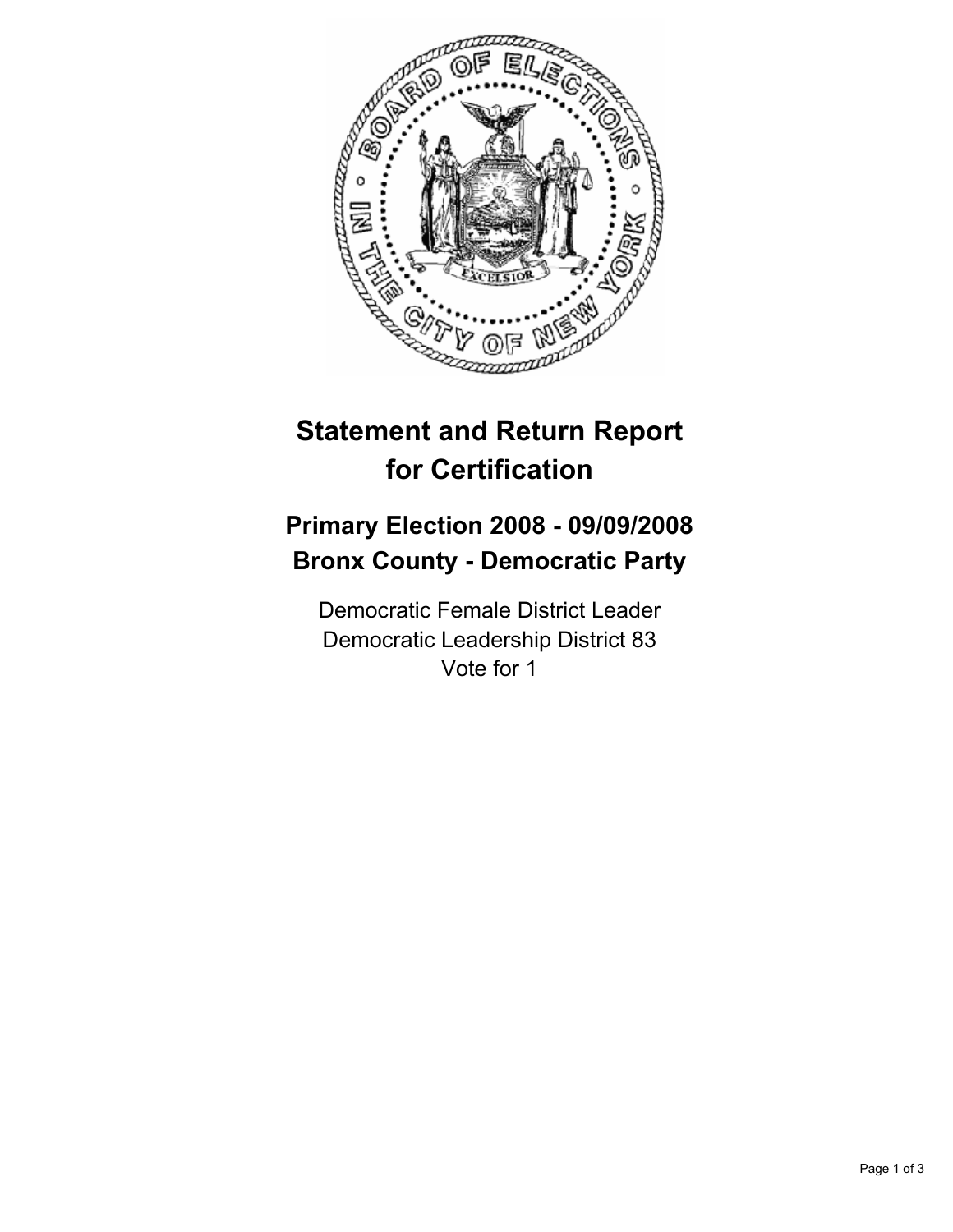

## **Assembly District 83**

| <b>Total Votes</b> | 3,983 |
|--------------------|-------|
| SHIRLEY A FEARON   | 2,804 |
| CRYSTAL COLLINS    | 1,179 |
| AFFIDAVIT          | 245   |
| ABSENTEE/MILITARY  | 225   |
| <b>EMERGENCY</b>   | 28    |